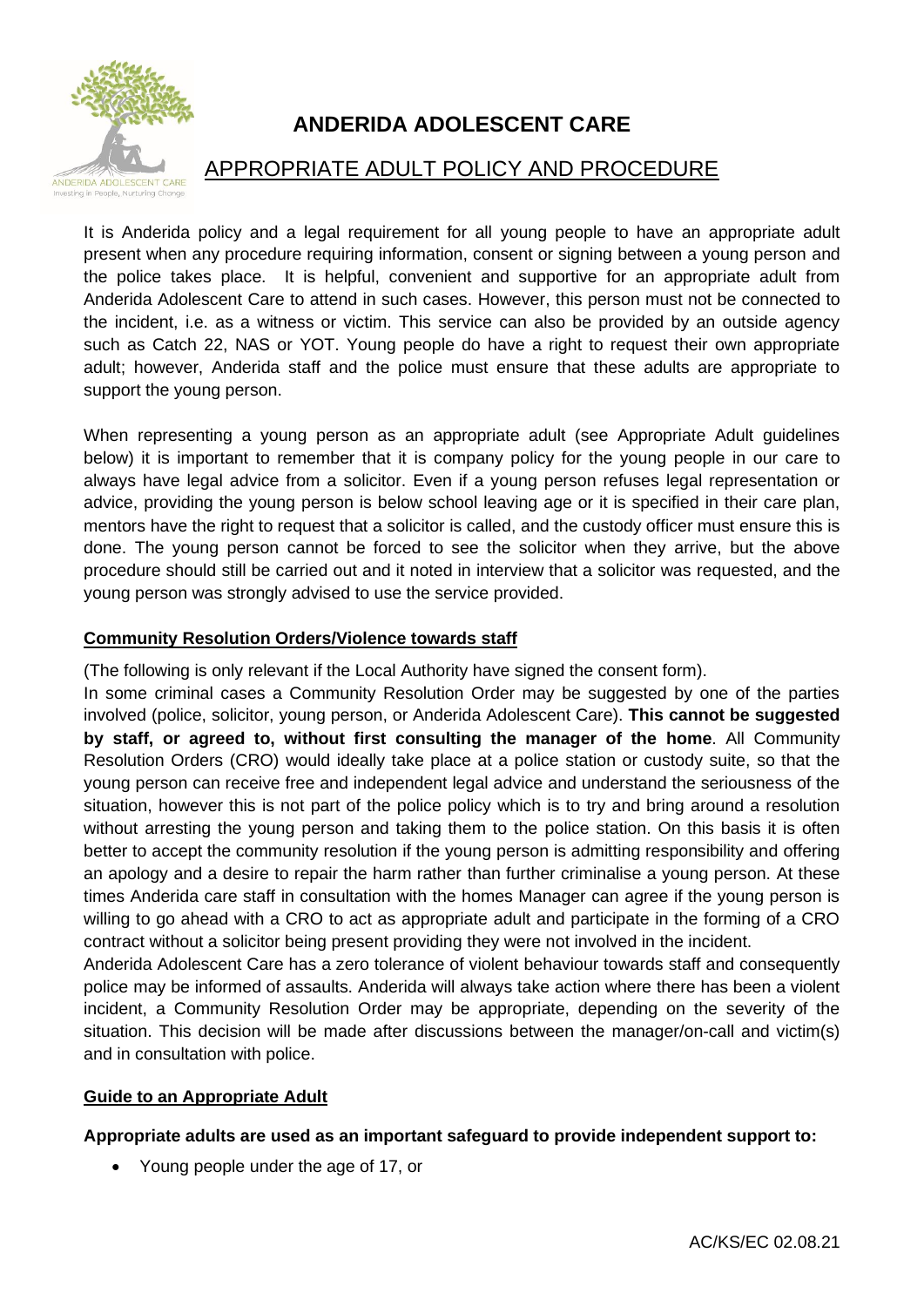• A person who may be mentally disordered or vulnerable.

Your role as an appropriate adult is to support, advise and assist the young person and ensure that the police act fairly and respect their rights. You are not there to offer legal advice.

### **To help guide you, the following rights have been outlined:**

#### **The rights as an appropriate adult**

- To be told why the young person is there.
- To speak to the young person at any time in private.
- To look at the custody record at any time.
- To stop an interview if you feel it is necessary and in the interests of the young person to help them communicate more effectively with the police.
- To ask for a break in any interview, either to seek legal advice or consult with a detained person (especially if the interview is long or the young person is distressed or ill).

Pocket Guides on acting as an appropriate adult, including interview protocols and what to expect as well as PACE are available within each Anderida home or workplace.

#### **The rights of the young person**

- The right to have someone informed of their arrest.
- The right to independent legal advice free of charge.
- The right to look at the police code of practice (PACE).

The custody officer must give the young person a written notice of these rights and, if under 17 or mentally vulnerable, they must be provided with an appropriate adult and advised of their duties.

#### **The duties as an Appropriate Adult include the following and staff should ensure:**

- They log on Anderida recordings for what event you have been called out to support the young person; whether this is to be present when reading the rights, present at an interview, attending bail, being charged, being questioned or presenting at an ID parade.
- The custody officer informs the young person of their rights and entitlements. (If this is carried out before you arrive it must be repeated in your presence).
- The young person is cautioned. If this is carried out before you arrive it must be repeated in your presence. (**THE CAUTION:** You do not have to say anything, but it may harm your defence if you do not mention when questioned, something which you may later rely on in court. Anything you do say may be given in evidence).
- Where appropriate a forensic medical officer has been called.
- You have informed the police and solicitor if the young person has any physical or mental difficulties and if the young person is known to self-harm or a suicidal risk.
- The young person has been offered food, drink and adequate overnight rest and the cells are checked regularly.
- You have insisted that you feel it is in the best interests of the young person to have a solicitor present, even if the young person has refused.
- You have asked to speak with the young person's solicitor and clarified what advice they are giving the young person, preferably this is done at the same time as the young person